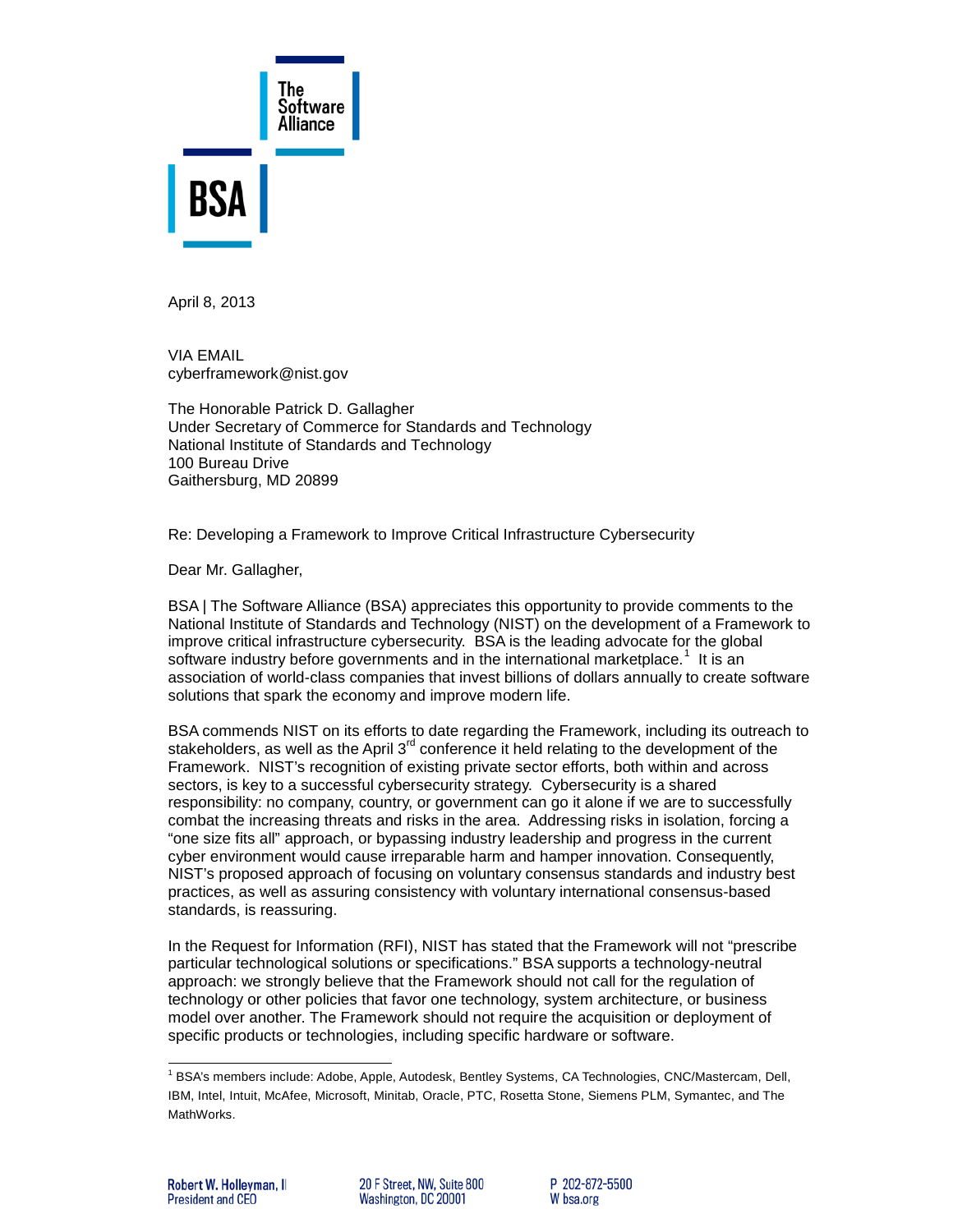Maintaining technology neutrality also requires, as the introduction to the RFI recognizes, that the Framework should include only "technology-independent standards, guidelines and best practices." This will ensure that no specific technology is imposed as a requirement. Instead, technology providers and users can focus on managing risk and selecting specific security measures – including specific technologies – from competing and evolving solutions tailored to their specific needs. While we understand that some RFI respondents may advocate for a technology-specific approach, we appreciate NIST's commitment to technology-neutrality.

We also agree with the statements by Under Secretary for Standards and Technology and NIST Director Patrick D. Gallagher in his remarks opening the April  $3<sup>rd</sup>$  conference that NIST "will not be seeking to tell industry how to develop your products." Ensuring that the government does not interfere with the design, development, manufacture, and supply chain management processes of the private sector is the best way of ensuring that public policy strengthens innovation by leveraging the private sector's investment in security innovation.

Such technology-neutral policies are critical to effective cyber protection as they preserve the ability of organizations to develop and deploy security measures that mitigate the specific cyber risks they face. BSA supports NIST's and this Administration's commitment to identify norms and goals that give guidance but do not prescribe particular tools and technologies that could hinder the ability of government and the private sector to utilize the most innovative solutions in the face of a constantly evolving threat landscape.

As the Framework is developed and implemented, BSA believes the government must assess how it will fulfill its cybersecurity responsibilities so as to assist the various sectors in their efforts to secure their systems and networks. Specifically, the government should evaluate the following:

- The government's capability to build trust with the private sector to assure that whatever recommendations come out of the Framework and related processes add value to ongoing efforts;
- The government's efforts to promote innovation, both on cybersecurity and in the broader technology sphere;
- The government's ability to enable critical infrastructure owners and operators to implement the security measures that are most appropriate to mitigating the specific risks they face; and
- The government's recognition of the borderless nature of the Internet, the global economy and cyber threats.

One area that is of concern to BSA is how the RFI process and resulting Framework will relate to the Department of Homeland Security's (DHS) announced working groups on cybersecurity. In particular, it is imperative that the two processes are coordinated to avoid divergent and conflicting outcomes and recommendations. Given the number of critical infrastructure sectors already working with DHS, it is essential that the guidance and recommendations of DHS and NIST are coordinated and consistent with each other and with ongoing private sector efforts. BSA appreciates the explanation that NIST and DHS provided at the April  $3<sup>rd</sup>$  event regarding the relationship between the two agencies: we understand that a Memorandum of Understanding (MOU) is in place to assure a cohesive and comprehensive effort between the two agencies.

We recommend that NIST and DHS, as they continue to implement the Executive Order on cybersecurity, clarify their cooperative efforts and how such efforts will impact critical infrastructure sectors, owners, and operators. In particular, we would recommend that NIST and DHS ensure that the DHS working group processes and timing are conducted in such a fashion that they can be effectively informed by the NIST process. Should the working

20 F Street. NW. Suite 800 Washington, DC 20001

P 202-872-5500 W bsa.org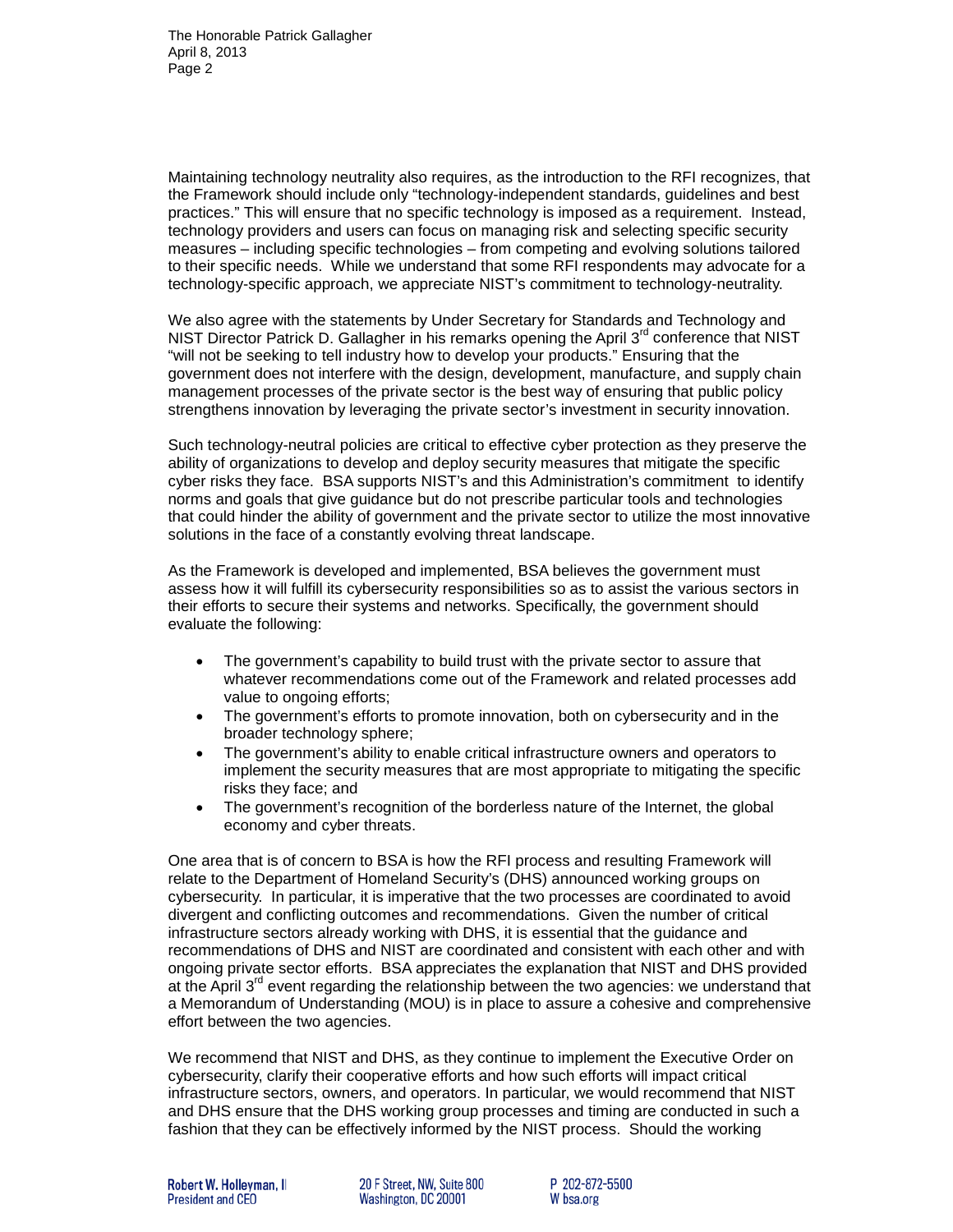groups conduct their work without sufficient information on what organizations have recommended to NIST as part of the RFI, the agencies risk having disparate and potentially conflicting products that do not adequately represent industry views and experiences.

Below, please find BSA's specific answers to each of the question posed in the RFI.

#### **Current Risk Management Practices**

The first set of questions in the RFI requests information on how organizations assess risks and what frameworks, standards, guidelines, and best practices are used by particular entities in their risk management practices.

#### **1. What do organizations see as the greatest challenges in improving cybersecurity practices across critical infrastructure?**

The private sector faces several challenges in improving cybersecurity practices across critical infrastructure.

First, cost and complexity complicate efforts to implement effective cyber practices and technologies. Bad actors come in a variety of forms – from organized crime to nation-states to rogue actors to hacktivists – creating new security risks every day for companies. As companies use innovative technologies (*e.g.*, smart phones, cloud) and practices (*e.g.*, bring your own device), their security needs become more complex and require great sophistication. Consequently, it is not a lack of commitment or ability that prevents companies from improving cybersecurity but rather the dynamic and changing nature of technologies and business models and needs. There is little question that critical infrastructure systems will be attacked and subverted. As critical infrastructures rely on a resilient IT backbone to function, and that managers understand the systemic risks associated with networked systems.

Second, critical infrastructure owners and operators are often insufficiently aware of the specific threats they face. As a result, they are unable to appropriately defend themselves against these threats. That is why we recommend that the government share more actionable cyber threat information with the private sector.

Third, there is a significant need for a larger cybersecurity workforce. Improved cybersecurity is not possible without a qualified and trained workforce. Without one, the US will be at competitive disadvantage in the global marketplace. In order to meet this challenge, the US must invest increased funding in cybersecurity education programs. BSA advocates for policies to produce and retain highly skilled workers by strengthening enrollment in advanced science, technology, engineering, and math (STEM) programs and by advancing common-sense reforms that allow high-skilled immigrants to meet technology workforce needs and have a path to obtain permanent residency status.

### **2. What do organizations see as the greatest challenges in developing a cross sector standards-based Framework for critical infrastructure?**

It is important to recognize that not all targets are equal and not all threats present the same risk. Security protections do not necessarily transfer between sectors. Businesses must be able to implement the security measures, including using appropriate best practices, technologies, and standards that are most appropriate for mitigating the specific risk that they face.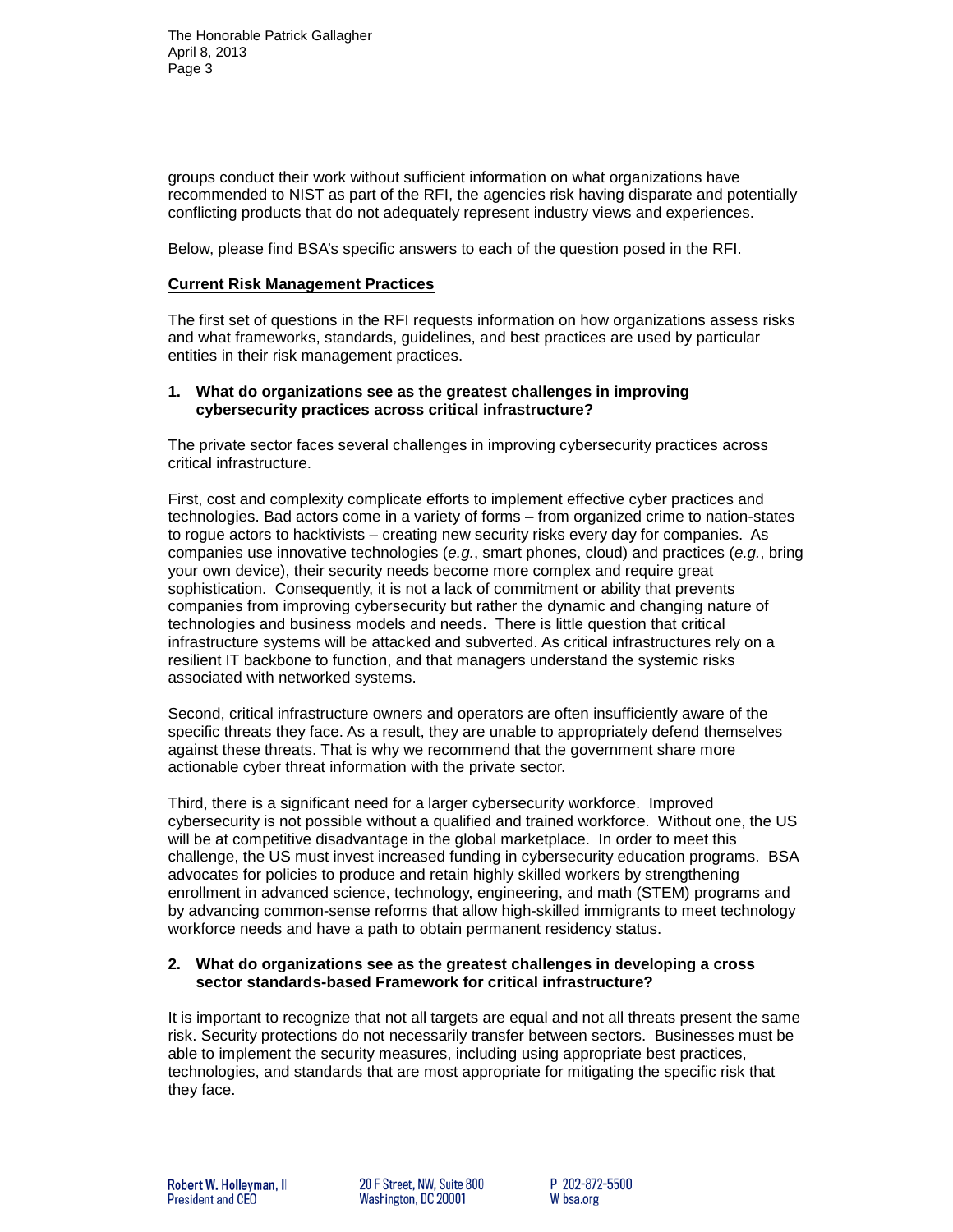At its core, the Framework should avoid including flawed requirements that would adversely affect those sectors that have strong policies, procedures, and standards in place. At the same time, it must be careful to not make the mistake of transferring sector-specific policies, practices, and standards to other sectors that may not be similarly situated. A holistic Framework that promotes security but remains flexible is key to any successful cybersecurity approach. If the Framework formulates baseline approaches that are appropriate within specific sectors, then NIST should strive to ensure that its recommendations are not too prescriptive and do not implicitly or explicitly require specific technologies or tools that can easily become outdated or may have problems replicating success across sectors.

### **3. Describe your organization's policies and procedures governing risk generally and cybersecurity risk specifically. How does senior management communicate and oversee these policies and procedures?**

The IT industry is constantly evaluating the policies and procedures that govern risk, including cybersecurity risks. Executives in companies are increasingly holding their organizations accountable for implementing practicable and effective practices and controls. BSA supports a comprehensive approach to cyber risk that is constantly evaluating, examining, and addressing the adequacy of people, process, and technology against existing threats. There need to be policies and practices that incorporate administrative, physical, and technological elements. We should not focus on just one of these elements.

Many of BSA's members are filing specific comments detailing the specific policies and practices that their companies use in their day-to-day business operations

# **4. Where do organizations locate their cybersecurity risk management program/office?**

BSA member companies understand that cybersecurity risk management must occur at all levels of their business operations. Cybersecurity is woven into the fabric of all our companies' operations. Filings by individual BSA member companies provide specific examples of how risk management is addressed on a company-by-company basis.

# **5. How do organizations define and assess risk generally and cybersecurity risk specifically?**

The IT industry has been on the forefront of defining and assessing cybersecurity risks. Our companies have long understood the need to protect cyberspace and the networks and systems that underlie so much of US critical infrastructure. Our sector uses a top-down and functions-based approach to assess and manage risks to promote the IT infrastructure's assurance and resiliency, and to protect against cascading consequences based on the sector's interconnectedness and the critical functions' interdependencies.

# **6. To what extent is cybersecurity risk incorporated into organizations' overarching enterprise risk management?**

Cybersecurity risks, given the nature of the sector, inherently are incorporated into BSA member companies' enterprise risk management efforts. Security risk related to the operation and use of information systems is just one of many components of organizational risk that senior leaders/executives address as part of their ongoing risk management responsibilities. As NIST has recognized, "effective risk management requires that organizations operate in highly complex, interconnected environments using state-of-the-art and legacy information systems—systems that organizations depend on to accomplish their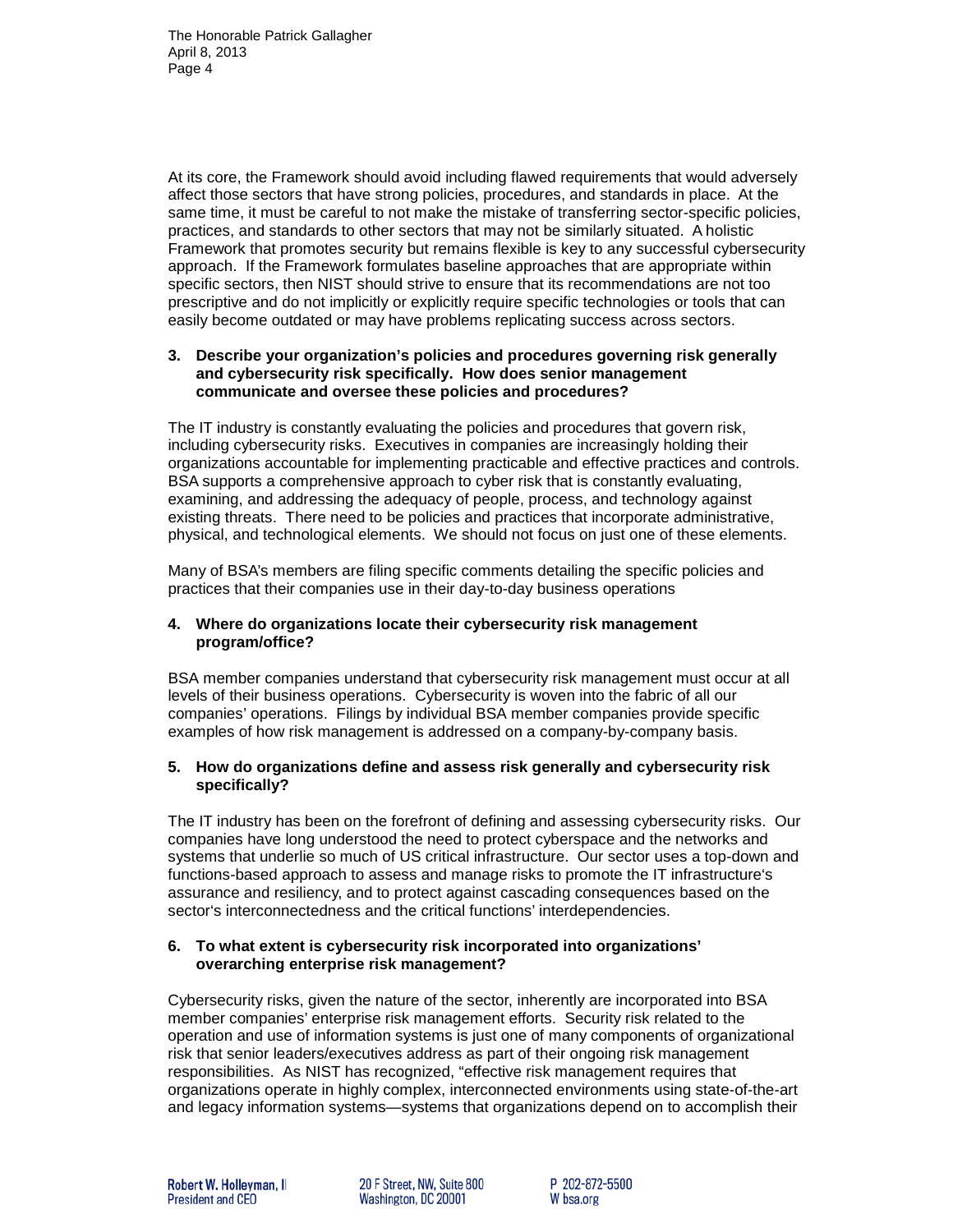missions and to conduct important business-related functions."<sup>[2](#page-4-0)</sup> We agree with NIST that managing information security risk is not an exact science. Companies are focused, however, on assuring that cyber risks are addressed across organization, mission/business process and information systems.

#### **7. What standards, guidelines, best practices, and tools are organizations using to understand, measure, and manage risk at the management, operational, and technical levels?**

As noted previously, BSA firmly believes that the Framework must be "technology neutral" and agree with NIST's assertion in the RFI that it is taking such an approach. It is critical that the US government not certify or designate technologies as "good" or "bad." Nor should the Framework require the acquisition or deployment of specific products or technologies, including specific hardware or software.

BSA firmly supports the RFI's assertion that the Framework should include only "technologyindependent standards, guidelines and best practices." By focusing on outcomes, the government can best recognize that critical infrastructure owners and operators must have the flexibility to manage their unique risks in a manner that allows for the implementation and, when necessary, changing of best practices and controls. We urge NIST to remain committed to a technology-neutral approach as it develops the Framework.

In understanding best practices, standards, and tools, the software industry has worked closely with DHS to assess the risks to the sector. The NIPP and IT-SCC have been vital in this effort. While many of BSA's members are filing specific comments detailing their individual practices, there are a number of enterprise controls that some of our companies have indicated that they employ for enterprise compliance and risk management. Among these are the following:

- SANS 20 Critical Security Controls
- IIA & AICPA IT General Computing Controls
- COBIT
- ISO 27000 series
- ISO 15408

Frameworks such as ISO, COBIT, SANS & ITIL are useful because they do the following:

- Organize security and control objectives into logical groupings;
- Provide sample security and control objective language;
- Provide sample security and control implementation guidance;
- Place emphasis on risk management, governance and good IT service management; and
- Allow us to adjust and refine the security and control objectives and implementations based on our business methods, technology architectures, and risk management approach.
- **8. What are the current regulatory and regulatory reporting requirements in the United States (e.g. local, state, national, and other) for organizations relating to cybersecurity?**

<span id="page-4-0"></span>j <sup>2</sup> *Managing Information Security Risk: Organization, Mission, and Information System View* (NIST Special Publication 800-39, March 2011),<http://csrc.nist.gov/publications/nistpubs/800-39/SP800-39-final.pdf>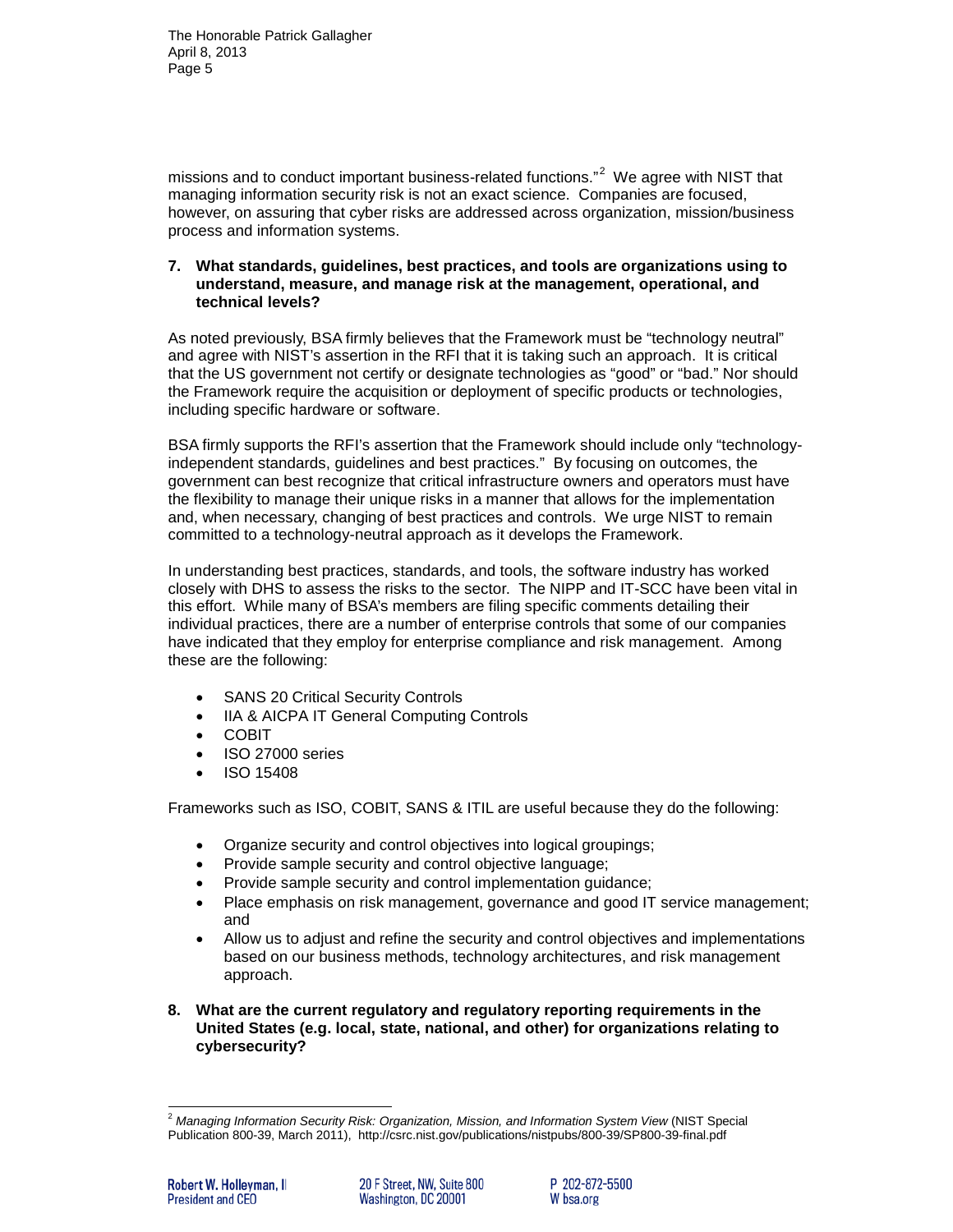The Honorable Patrick Gallagher April 8, 2013 Page 6

Many BSA member companies are public companies that are required under the disclosure guidelines issued by the staff of the Securities and Exchange Commission's Division of Corporation Finance to disclose risks related to cybersecurity, including past incidents, future risks, and any foreseeable effects that cybersecurity breaches might have on a company's financial condition.<sup>[3](#page-5-0)</sup>

To the degree that our member companies maintain personally identifiable information of customers, we are very cognizant of the Federal Trade Commission's enforcement actions relating to data breach and data security. The FTC's assessments on whether companies' assertions relating to security and privacy are "unfair or deceptive" are followed closely by our industry.

## **9. What organizational critical assets are interdependent upon other critical physical and information infrastructures, including telecommunications, energy, financial services, water, and transportation sectors?**

As IT companies, BSA member companies are dependent on the power generation, transmission, and distribution elements of the energy sector.

## **10. What performance goals do organizations adopt to ensure their ability to provide essential services while managing cybersecurity risk?**

BSA members focus on operations – risk mitigation, incident response, and information sharing – to ensure their ability to provide essential services while managing cybersecurity risks. Many BSA members are filing specific comments detailing their unique performance goals.

### **11. If your organization is required to report to more than one regulatory body, what information does your organization report and what has been your organization's reporting experience?**

Many BSA members are filing specific comments addressing how their individual companies are affected by any reporting requirements relevant to their organizations.

### **12. What role(s) do or should national/international standards and organizations that develop national/international standards play in critical infrastructure cybersecurity conformity assessment?**

ISO and IEC, and ANSI as the US representative to ISO and IEC, have been active in critical infrastructure cybersecurity conformity assessments. In general, national/international standards and organizations that develop national/international standards could play an important role in conformity assessments. As NIST looks at conformity assessments in the cybersecurity space, BSA urges it to not employ overly stringent conformity assessment and testing mechanisms that could hamper innovation or affect the United States' global positioning. Rigid conformity assessments are not effective in managing the risks associated with cybersecurity and badly implemented third-party certification systems can inadvertently limit the flexibility and evaluative mechanisms needed to have a truly strong cybersecurity framework.

A useful example of industry-supported, international, standard-based conformity assessment is the Common Criteria. Under the Common Criteria, a product evaluation conducted by an

<span id="page-5-0"></span>j <sup>3</sup> *See CF Disclosure Guidance: Topic No. 2: Cybersecurity (October 13, 2011), http://www.sec.gov/divisions/corpfin/guidance/cfguidance-topic2.htm.*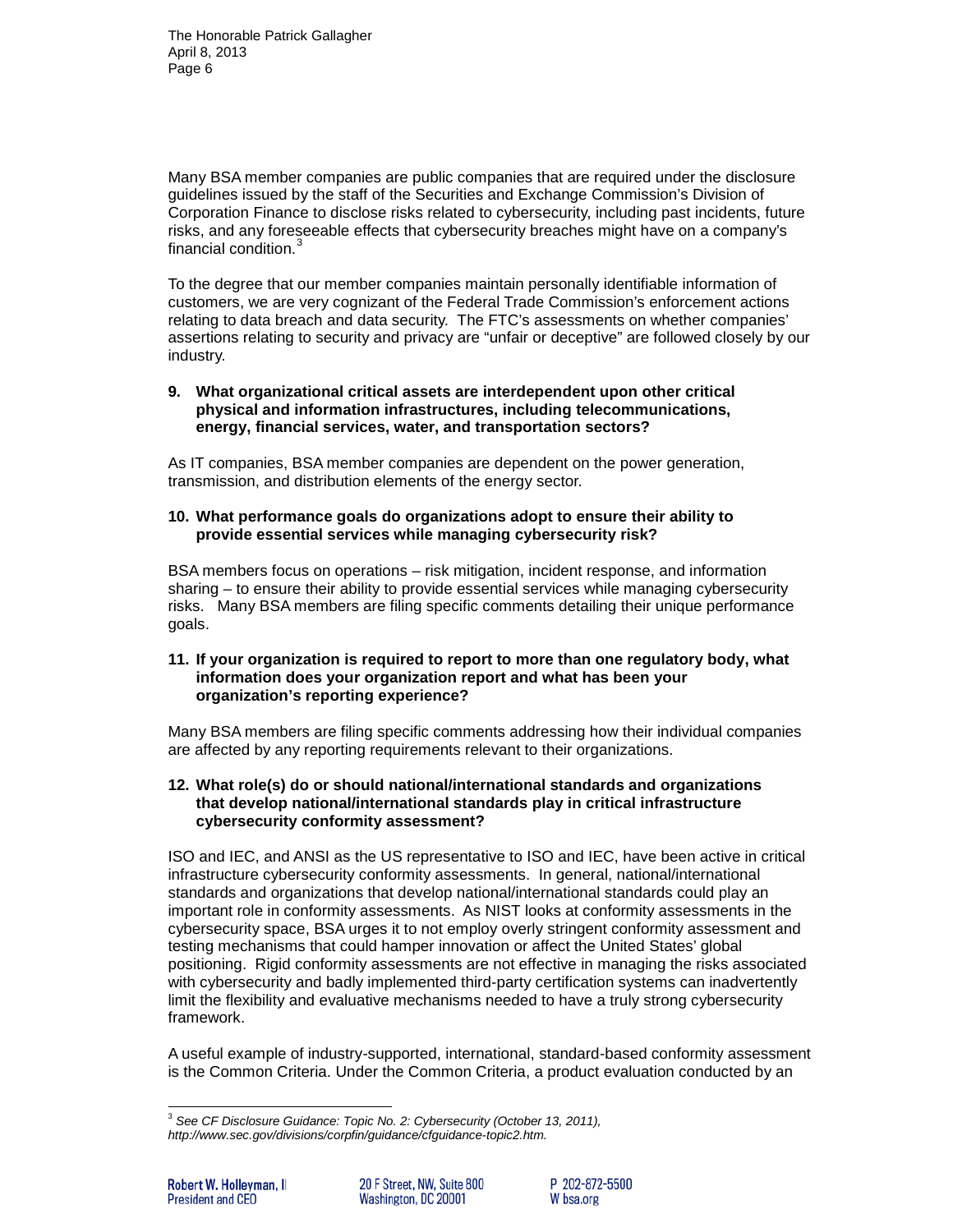independent laboratory in one participating country is recognized by any other country that is a member of the Common Criteria Recognition Arrangement (CCRA.)

# **Use of Frameworks, Standards, Guidelines, and Best Practices**

## **1. What additional approaches already exist?**

As directed by the Executive Order, the Framework should first and foremost be based upon industry-led, internationally acceptable standards. These standards not only underpin the global IT ecosystem, but contribute to cybersecurity by spurring development and use of innovative and secure technologies. Governments should never mandate compliance with country-specific cybersecurity standards, especially standards developed by government agencies. Such mandates cut off a country's access to innovative, cost-effective, secure, and interoperable security technologies. Imposition of country-specific cyber standards and market access requirements breaks up the global technology marketplace. This is particularly true when standards and requirements are developed by government agencies, rather than industry.

The IT software industry has been built around industry-led voluntary global standards created in international bodies like the IETF, IEEE and similar organizations. These standards permit the use of various solutions and approaches. In addition, as noted above, a number of BSA members use documents produced by ISO, SANS, COBIT, and ITIL, among others.

In addition, many BSA members comply with ISO 15408, more widely known as the Common Criteria. In its current form, the Common Criteria has been mostly applied to critical products that perform security functions. Its value comes from the fact that it is the only international, industry-supported, standard-based conformity assessment for product assurance. Under the Common Criteria, a product evaluation conducted by an independent laboratory in one participating country is recognized by any other country that is a member of the Common Criteria Recognition Arrangement (CCRA.)

### **2. Which of these approaches apply across sectors?**

This approach of industry-led, internationally acceptable standards applies across sectors. In addition, any Framework, standards, guidelines, and best practices, as noted earlier, that are technology-neutral and recognize that a one-size-fits-all approach is not practicable for cybersecurity applies well across sectors. In addition, built-in safeguards must exist to ensure flexibility across and within sectors with regard to specific cybersecurity solutions, processes, and procedures.

### **3. Which organizations use these approaches?**

A number of organizations use the controls and standards described above. It is worth noting how each of the documents identified above assist companies in their cybersecurity efforts:

- **ISO 27000 Series** provides an internationally recognized set of control objectives and control statements with supporting guidelines and risk management framework.
- **Common Criteria** is applied through a robust network of independent evaluation labs that are accredited under the criteria to conduct product reviews that are accepted in more than two dozen countries.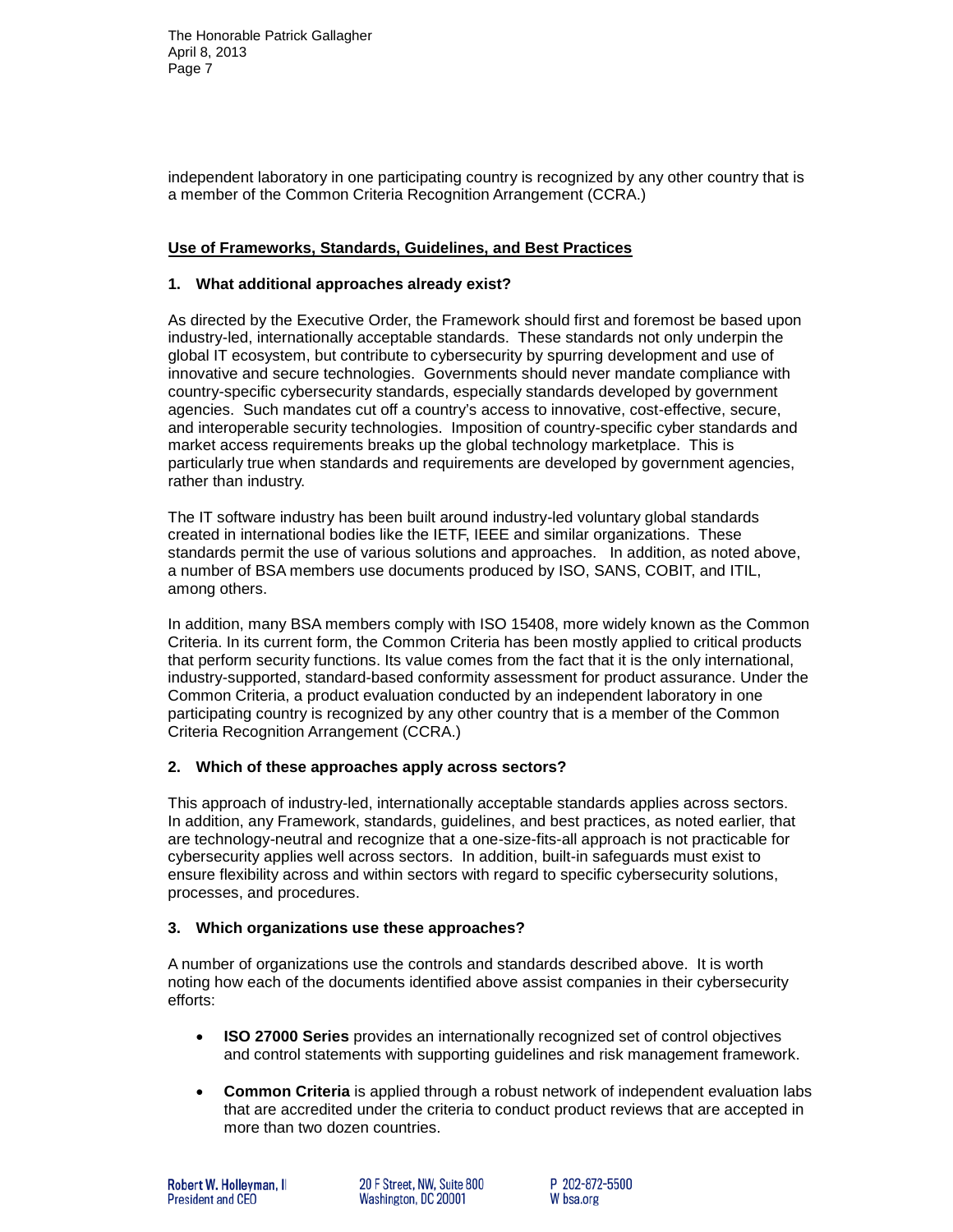- **SANS 20 Critical Security Controls** provides guidance on security & control objectives and implementations that have been demonstrated to be effective in both private industry and the public sector.
- **COBIT** provides an internationally recognized set of control objectives and control statements with supporting guidelines and risk management framework. In addition, COBIT is well recognized and respected in the IT Audit community.
- **General Computing Controls** are well aligned with Risk Management, Governance and good IT Service Management and provide for a risk management approach that include flexibility to design controls appropriate to the business, technology architecture and business risk tolerance.
- **ITIL** (Information Technology Infrastructure Library) is a very good framework for IT service governance developed by the British government and well recognized internationally. While ITIL is not specifically focused on information security, good IT governance and service operation is a critical underpinning to information security. Note, ITIL is also closely related to the General Computing Controls, but ITIL has more of a business focus whereas the General Computing Controls are more audit focused.

### **4. What, if any, are the limitations of using such approaches?**

While not cited above, PCI-DSS and NIST SP-800-53/FISMA standards are often mentioned by other organizations. These prescriptive technical standards are useful as a reference but tend to be cumbersome and inflexible when applied as a direct requirement. This can result in specific technical implementations to apply controls that may not make good business sense based on the business scenario and the risk profile of the business and technology activities. Specifically:

- **PCI-DSS** is highly prescriptive in technology solutions to address control objectives, is costly to implement and verify, and has been widely criticized as ineffective at achieving security objectives. It does have utility as a reference or sample for how to build technical implementations to support desired control objectives.
- **NIST SP-800-53 / FISMA** is prescriptive and has a strong process and procedure orientation that is not easily scalable to diversified businesses of various sizes, business models and risk management approaches. In addition, while the NIST standards and guidelines are well thought out for a veteran security professional, they are difficult to consume for the typical business technology leader or analyst. This results in what could be very good guidance being viewed as a barrier rather than an enabler and causes security teams of businesses that adopt NIST to invest considerable effort to make the NIST guidelines consumable for the rest of the business.

### **5. What, if any, modifications could make these approaches more useful?**

In order to successfully use current approaches, BSA recommends the adoption and consolidation of existing frameworks that meet the following three criteria:

- Are based on a risk management approach;
- Are based on analysis of real world data and experience to identify control objectives and guidelines that have been shown to be effective at addressing risk; and

20 F Street. NW. Suite 800 Washington, DC 20001

P 202-872-5500 W bsa.org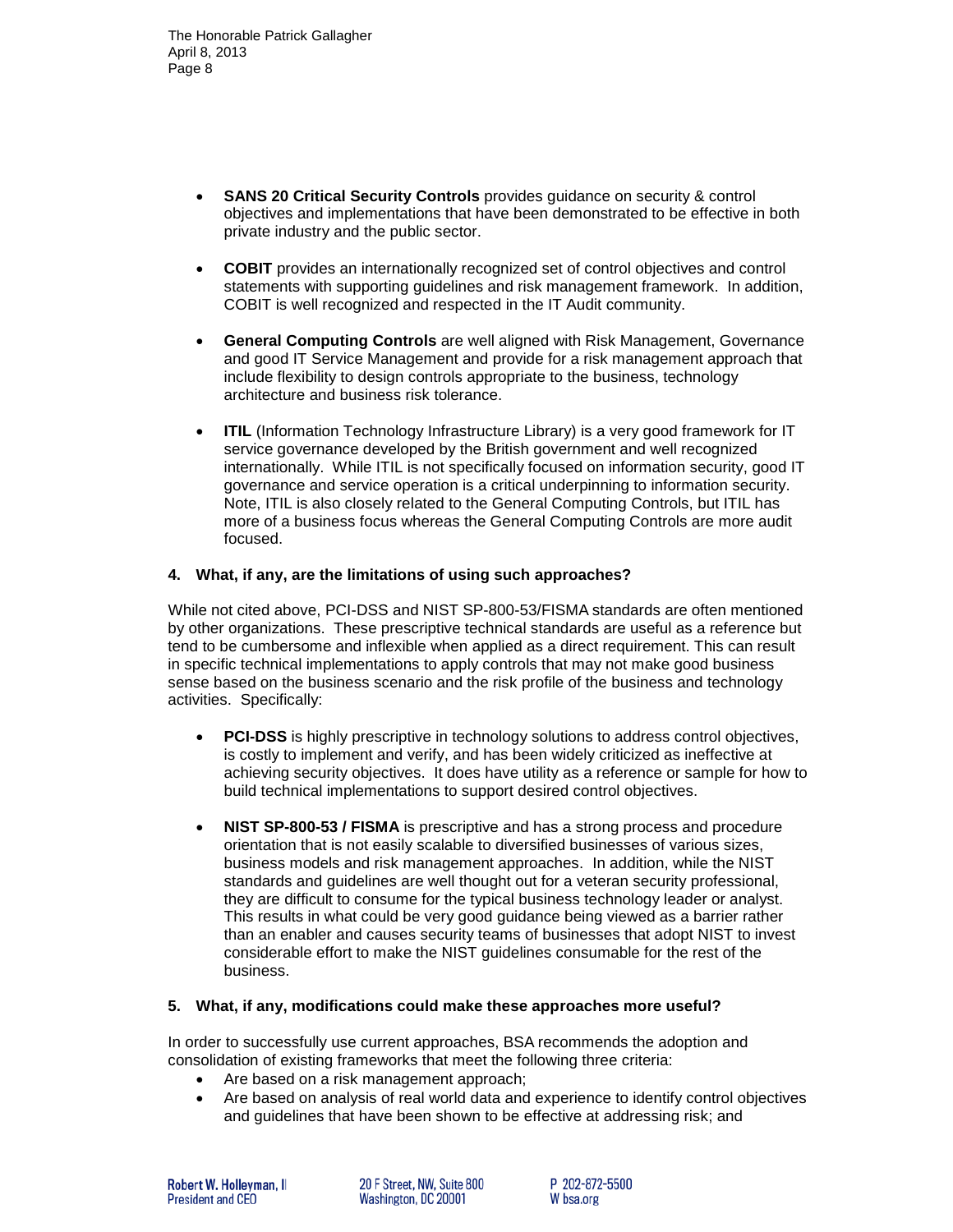• Are presented and composed with a business-oriented audience in mind, with notes or appendices to deliver security and technology domain specific details

As NIST develops the Framework, it would be helpful to move toward a single framework that produces alignment and consolidation of many of the standards, guidelines, and practices described above. In addition, it would be useful to have uniform common business-oriented opportunity/risk/solution strategic framing and language.

### **6. How do these approaches take into account sector-specific needs?**

As noted above, the more technical and prescriptive approaches are not as easily transferrable for implementation by specific sectors. The most successful approaches are those that are technology-neutral and do not require specific tools, solutions, or technologies. In addition, they are flexible enough to allow specific sectors and entities within those sectors to develop internal processes that maximize their security efforts while also enhancing their ability to operate and provide necessary services.

### **7. When using an existing framework, should there be a related sector-specific standards development process or voluntary program?**

The IT software industry's current approach to standards development works, in part, because it is voluntary, flexible, and responsive to changing innovative needs. The IT software industry is unique as its products and services are inherently incorporated into other sectors. As such, efforts to develop cross-sector and sector-specific approaches impact our operations and efforts to support other sectors.

#### **8. What can the role of sector-specific agencies and related sector coordinating councils be in developing and promoting the use of these approaches?**

Sector-specific agencies and related sector coordinating councils play a key role in assisting sectors to meet their specific cybersecurity needs. These entities recognize the unique nature of each sector and can provide advice tailored to the threats and vulnerabilities that an individual sector faces. Indeed, ISACs, the National Council of ISACS, sector-specific information sharing mechanisms and the National Cybersecurity and Communications Integration Center all play key roles in developing technical and operational success. In addition, BSA recommends that the Framework explore how the government can better leverage the public-private partnership under the Critical Infrastructure Partnership Advisory Council (CIPAC) to address specific threats, risks or areas of concern to various sectors.

### **9. What other outreach efforts would be helpful?**

The most important outreach effort from the US government that could be undertaken is assuring the increased sharing of cybersecurity threat, vulnerability and risk information. The government should share specific, actionable threat information with affected businesses and sectors, including providing its view regarding cascading or national-level consequences of incidents. When business owners and operators are aware of risks to their businesses and customers, they will act to protect the operation, product, or service at risk. They can utilize the right practices and standards and adjust their efforts accordingly.

### **Specific Industry Practices**

NIST expressed interest in identifying core practices that are broadly applicable across sectors and throughout industry. Specifically, NIST requested information on the adoption of the following practices as they pertain to critical infrastructure components:

20 F Street. NW. Suite 800 Washington, DC 20001

P 202-872-5500 W bsa.org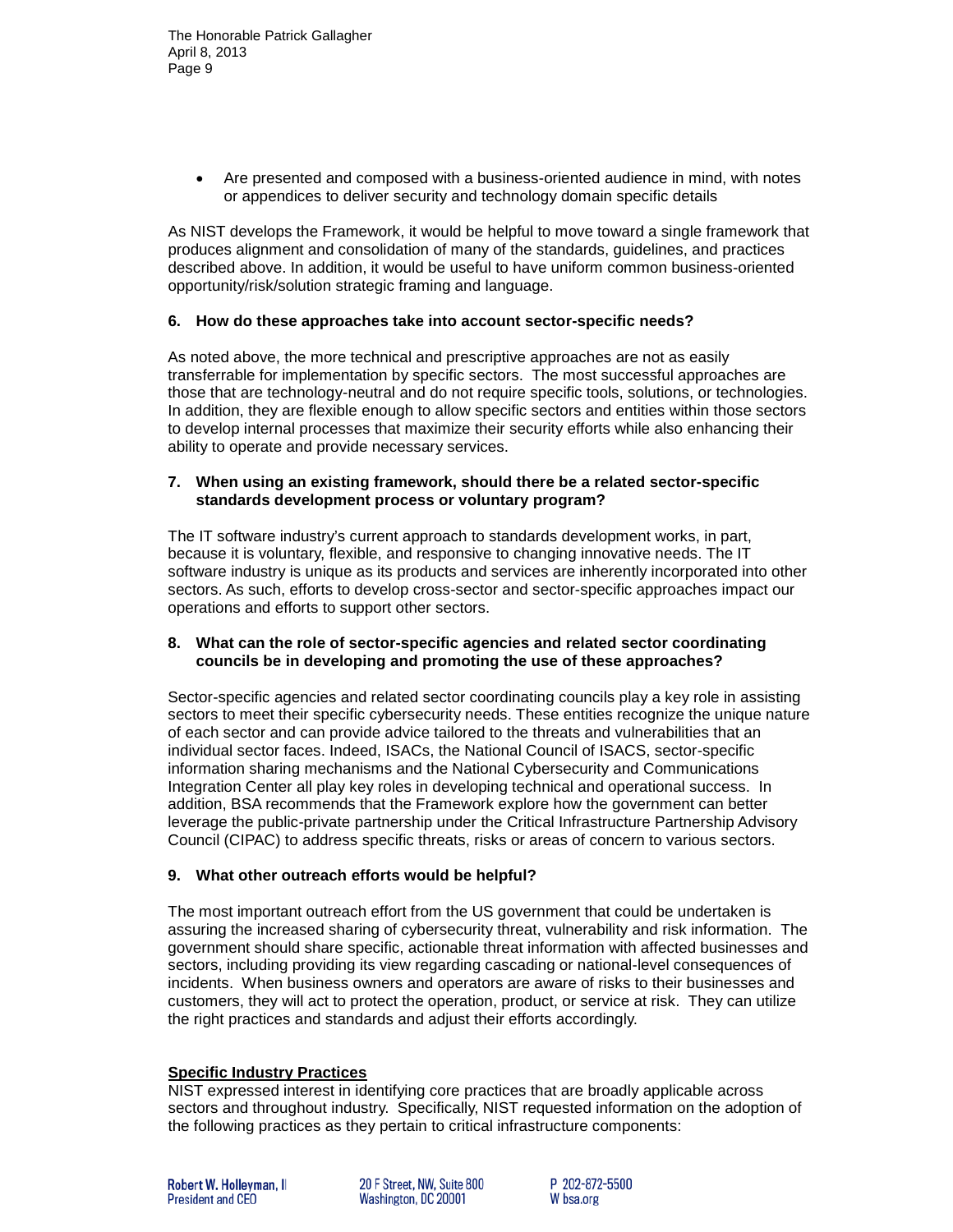The Honorable Patrick Gallagher April 8, 2013 Page 10

- Separation of business from operational systems;
- Use of encryption and key management;
- Identification and authorization of users accessing systems:
- Asset identification and management;
- Monitoring and incident detection tools and capabilities;
- Incident handling policies and procedures;
- Mission/system resiliency practices;
- Security engineering practices:
- Privacy and civil liberties protection.

# **1. Are these practices widely used throughout critical infrastructure and industry?**

These practices are widely used throughout the IT industry. For example, BSA members have long supported robust and reliable risk-based online identity management, authentication and access control solutions. Unreliable identity, authentication and access controls are what often facilitate successful cyber attacks. BSA supported the National Strategy for Trusted Identities in Cyberspace (NSTIC), as it provided a strong, industry-led framework. BSA has also routinely urged the US government to leverage the significant work underway by industry-led coalitions to establish standards-based federated identity and access control standards, certification regimes, and test beds for ensuring online trusted identity systems.

Another practice area that NIST should evaluate as part of the framework is the authenticity of software. Specifically, it should evaluate the requirements that entities have in place to procure technology from authorized resellers and distributors to assure the reliability and security of software used in critical infrastructure.

### **2. How do these practices relate to existing international standards and practices?**

Increasingly, international organizations are looking at how companies address the practices described above. Some of these efforts are helpful, as previously discussed, to assuring a comprehensive framework for evaluating sector-specific security measures that are flexible yet strong. Efforts by groups such as IETF, IEEE and similar organizations permit the use of various solutions and approaches to a variety of process and technology challenges. They actually spur the development and use of innovative and secure technologies in the identified practice areas.

Other efforts by specific nations, however, can be counterproductive. The imposition of country-specific cybersecurity standards and market access requirements disrupts global cybersecurity efforts and hurts innovation. It also increases costs, decreases the ability of companies to develop cutting-edge solutions, and inhibits global interoperability of systems and networks. Standards and practices, to truly be effective, should be industry-led, global and technology-neutral.

# **3. Which of these practices do commenters see as being the most critical for the secure operation of critical infrastructure?**

Given the holistic nature of IT security, no single practice plays a central role in the secure operation of critical infrastructure.

**4. Are some of these practices not applicable for business or mission needs within particular sectors?**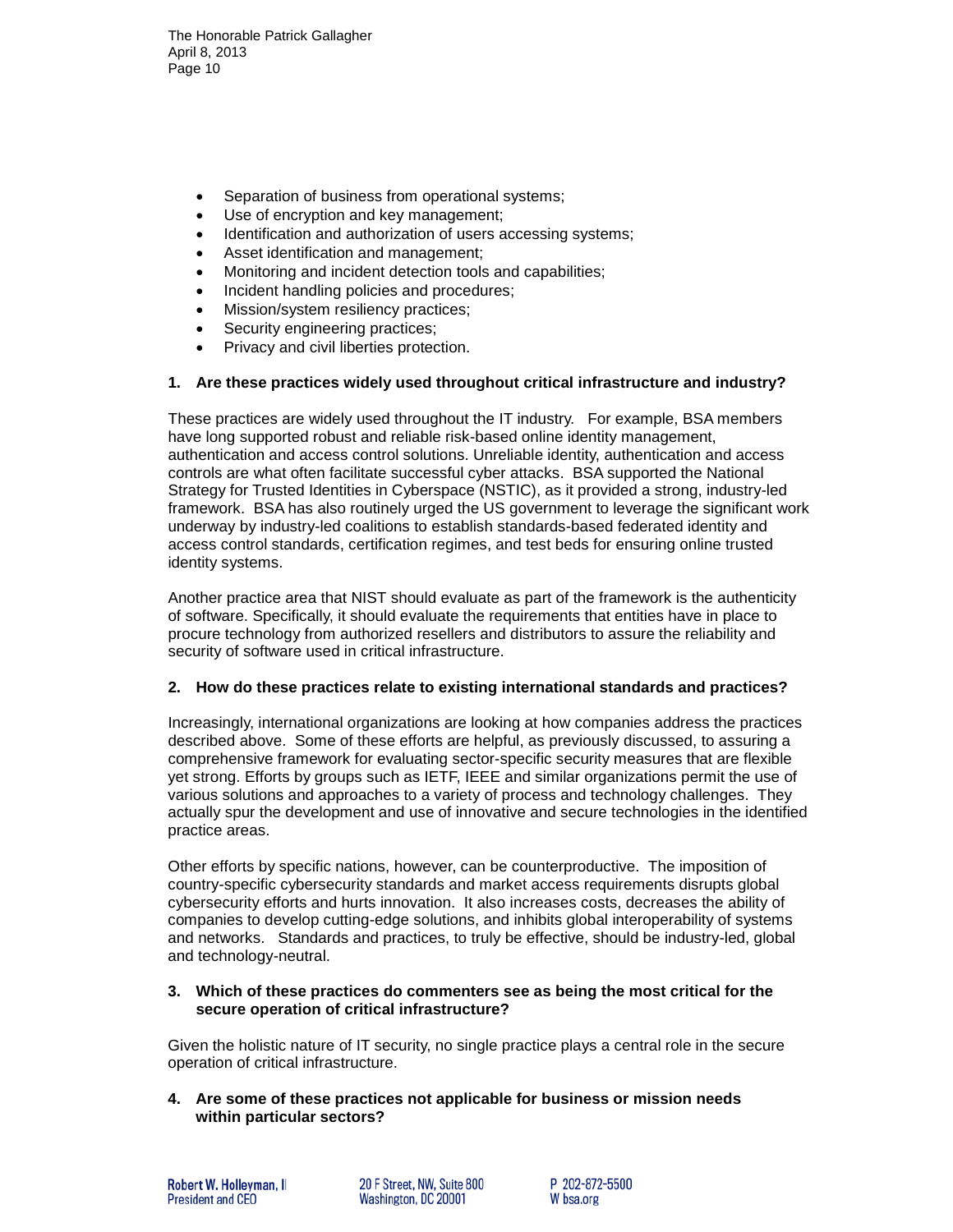The practices listed are universal in nature and are important across sectors. That said, the implementation of specific practices will vary depending on the operational and technical requirements in each sector and may even vary within a sector.

## **5. Which of these practices pose the most significant implementation challenge?**

Those practices that are user-based present the most significant implementation challenges. Personnel-related issues, both in terms of finding qualified personnel, as well as building in contingencies and redundancies to assure that user error doesn't make systems more vulnerable, can be significant.

### **6. How are standards or guidelines utilized by organizations in the implementation of these practices?**

Organizations regularly use standards and guidelines to implement practices. The filings by individual BSA member companies provide examples of their specific practices.

## **7. Do organizations have a methodology in place for the proper allocation of business resources to invest in, create, and maintain IT standards?**

The filings by individual BSA member companies provide specific examples of their companies' practices.

### **8. Do organizations have a formal escalation process to address cybersecurity risks that suddenly increase in severity?**

Companies regularly and successfully respond to cyber risks and threats. In general, BSA members have processes and procedures for incident response and reporting that are used to protect networks and information assets on a regular basis. As a part of this effort, companies have implemented specific plans to address cybersecurity risks as they arise and escalate. The industry recognizes the need for flexibility in these plans and processes as well as the multi-dimensional nature of cyber risks that require the involvement of various parts of a company's leadership, operational, and technical teams.

### **9. What risks to privacy and civil liberties do commenters perceive in the application of these practices?**

Privacy and civil liberties are important and should be addressed as part of security efforts. Security should reinforce privacy and civil liberties, not be balanced against them. For example, the NSTIC demonstrates how the protection of privacy can be a fundamental principle guiding the implementation and use of identity, authentication, and access controls.

# **10. What are the international implications of this framework on your global business or in policymaking in other countries?**

The Framework must preserve the contribution of industry-led, internationally acceptable standards to global policy. These standards not only underpin the global IT ecosystem, but contribute to cybersecurity by spurring development and use of innovative and secure technologies.

The US should avoid mandates in this area as mandates can cut off access to innovative, cost-effective and valuable security technologies. As noted earlier, the imposition of countryspecific cyber standards and market access requirements breaks up the global technology marketplace. This is particularly true when standards and requirements are developed by